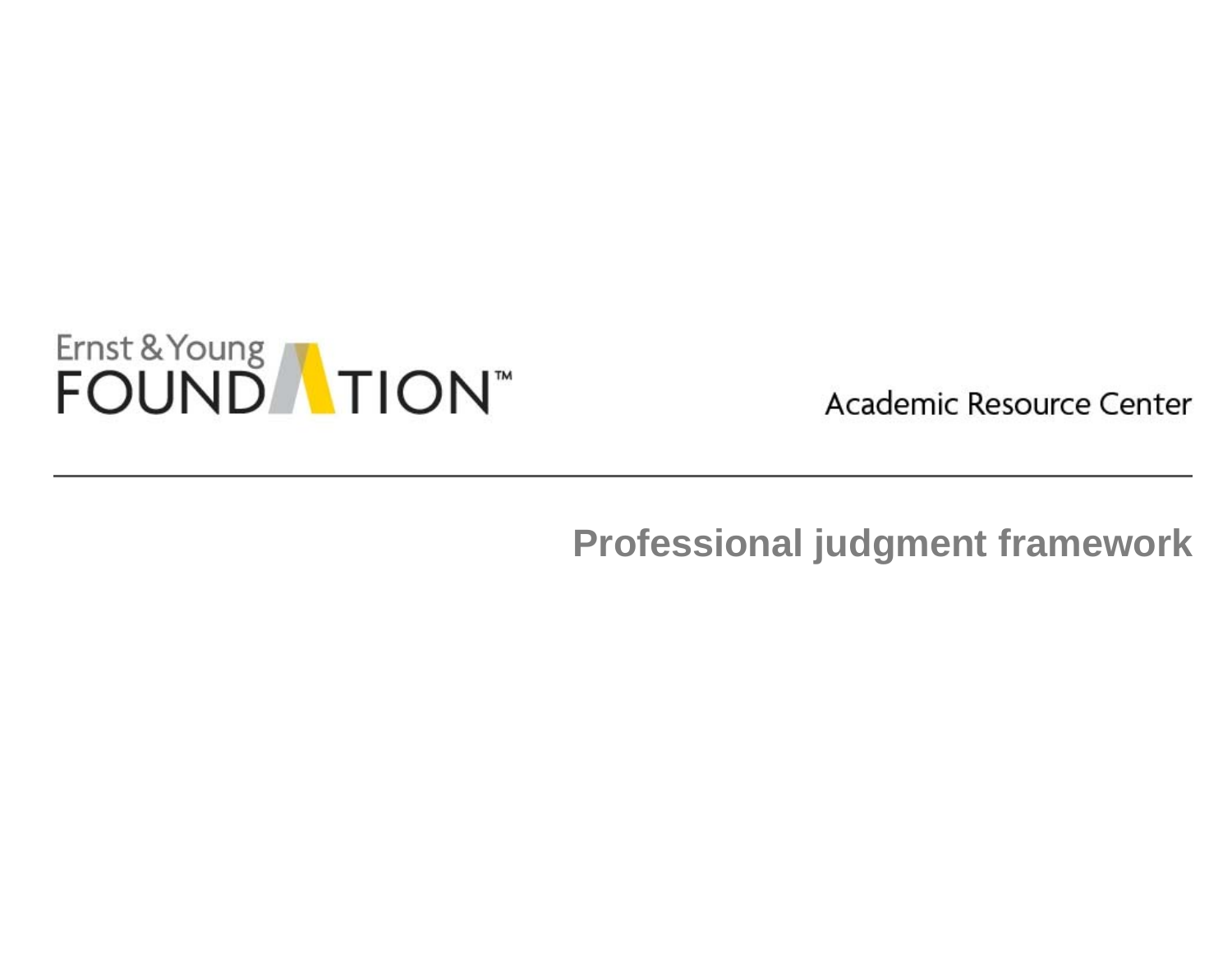## **Overview of professional judgment framework curriculum**

### ► User guide

- ► Lecture notes and slides:
	- ► Common biases in decision making:
		- ► Availability/interference; Confirmatory trap; Overconfidence; Anchoring; Groupthink; Motivated reasoning
	- ►Professional skepticism
	- ►Overview of the professional judgment framework
	- ►Benefits of the professional judgment framework
- ► Application template
- ►Example
- ►Cases (application scenarios) and solutions



Professional judgment framework 2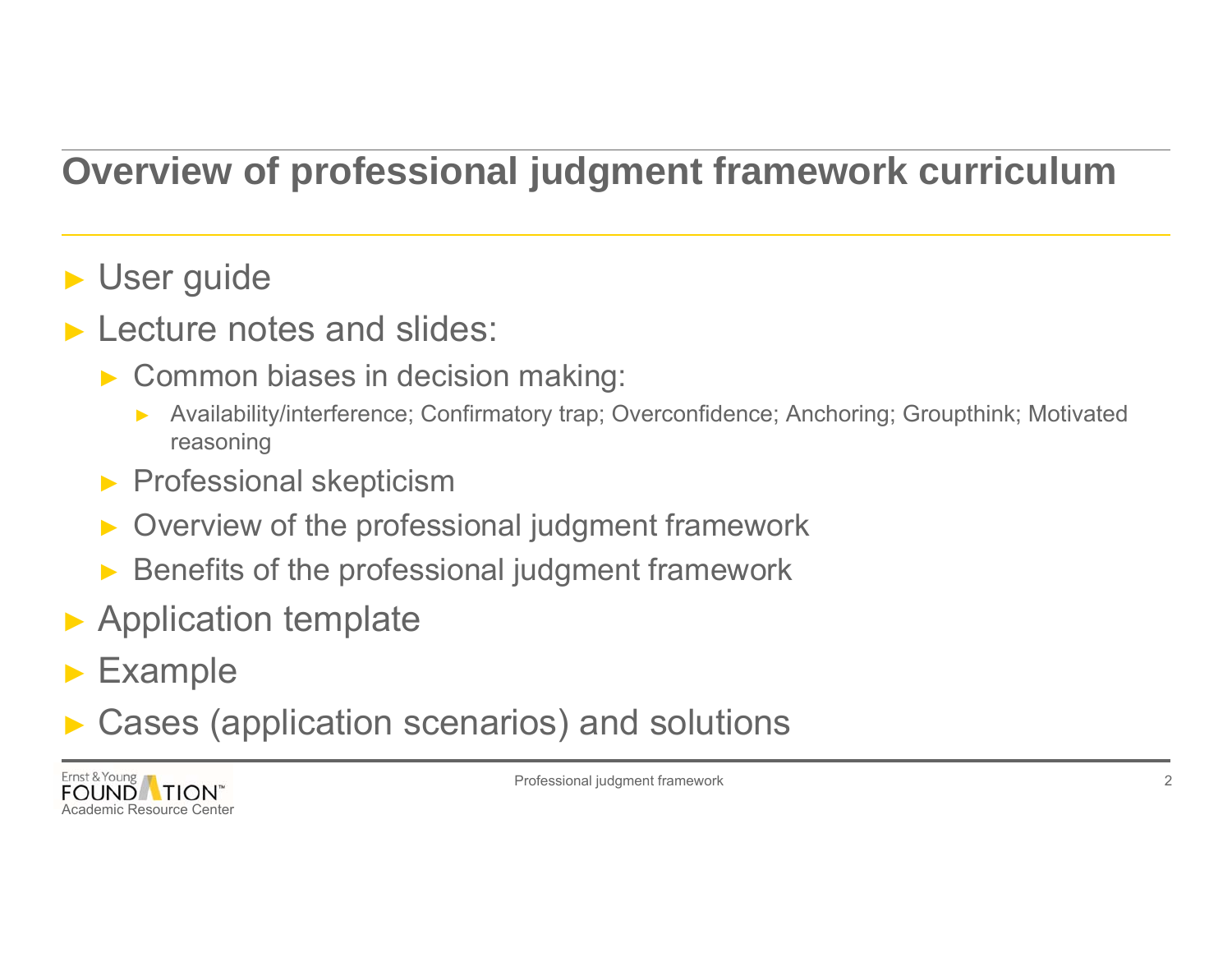#### **The professional judgment framework**



© 2017 Ernst & Young Foundation (US). All Rights Reserved.



Specific considerations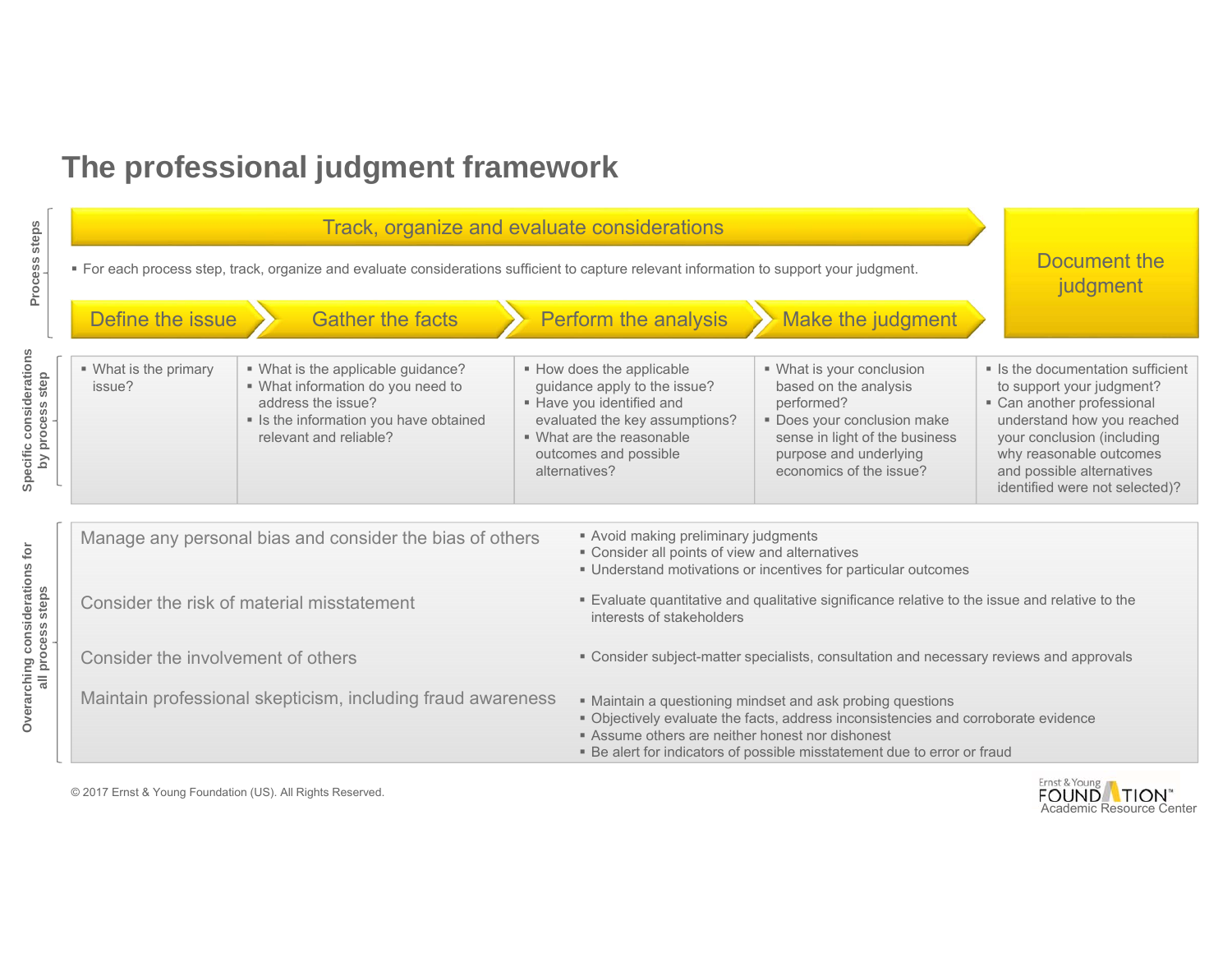#### **Benefits of the professional judgment framework**

- $\triangleright$  Benefits that can result from the use of this framework include:
	- ► A structured approach that can drive consistency and confidence in decision-making
	- ►Enhanced ability to consider alternatives
	- ►The ability to better discuss issues with others
	- ►Improved ability to reach a well-supported outcome
	- ► A mechanism for improved documentation supporting judgments
	- ► Enhanced risk management through improved decisionmaking processes
	- ► Consistency in terms of the terminology and approach to making judgments and better communication when consulting with others



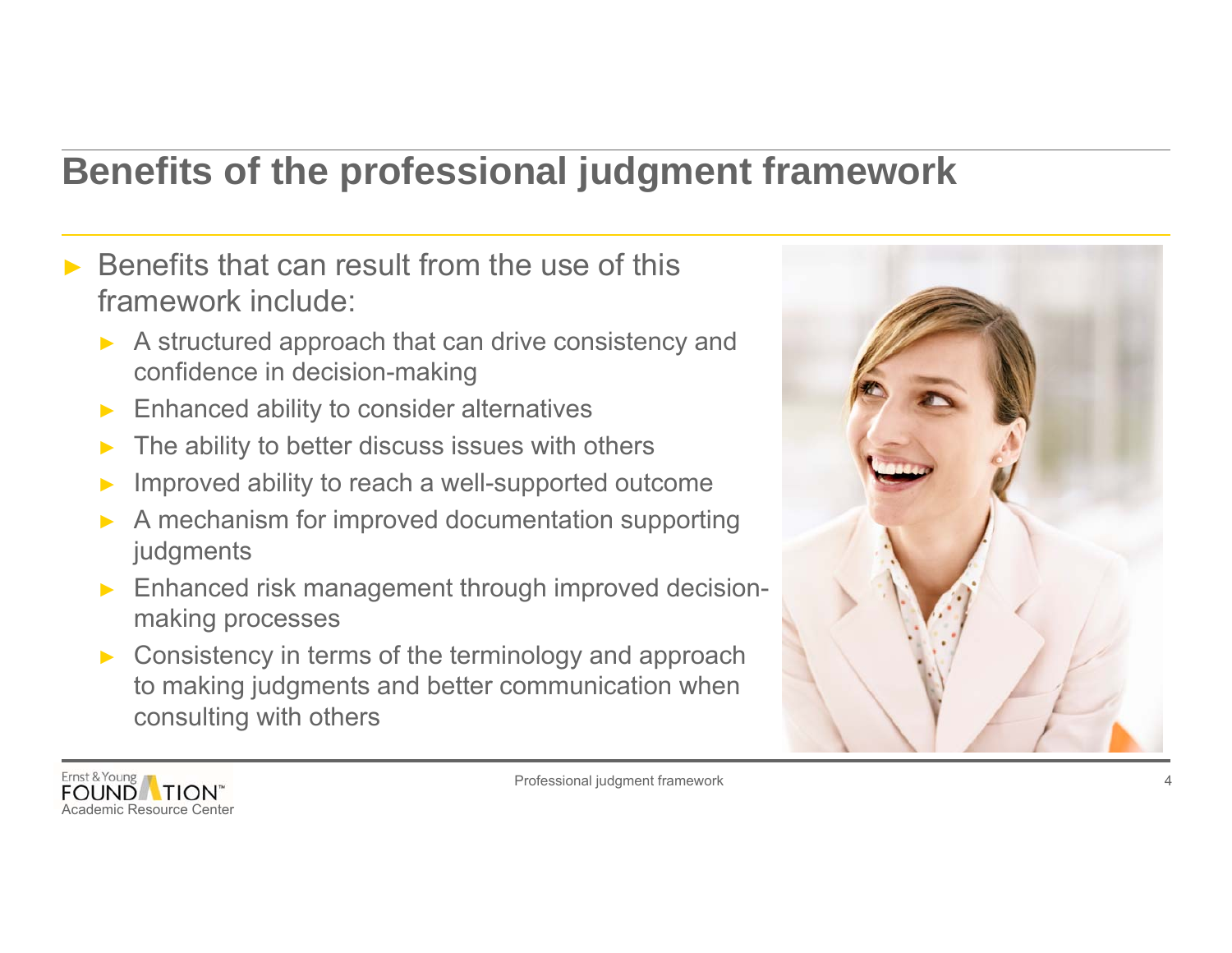### **Cases (application scenarios)**

- ▶ Allowance for doubtful accounts
- ►Inventory lower of cost or market
- ►PPE impairment
- ►Useful life of a copyright
- ►Debt modification or extinguishment
- ►Environmental obligations
- ►Goodwill impairment
- ►Accounting for income taxes: valuation allowance
- ►Fraud risk assessment
- ►Asset expropriation

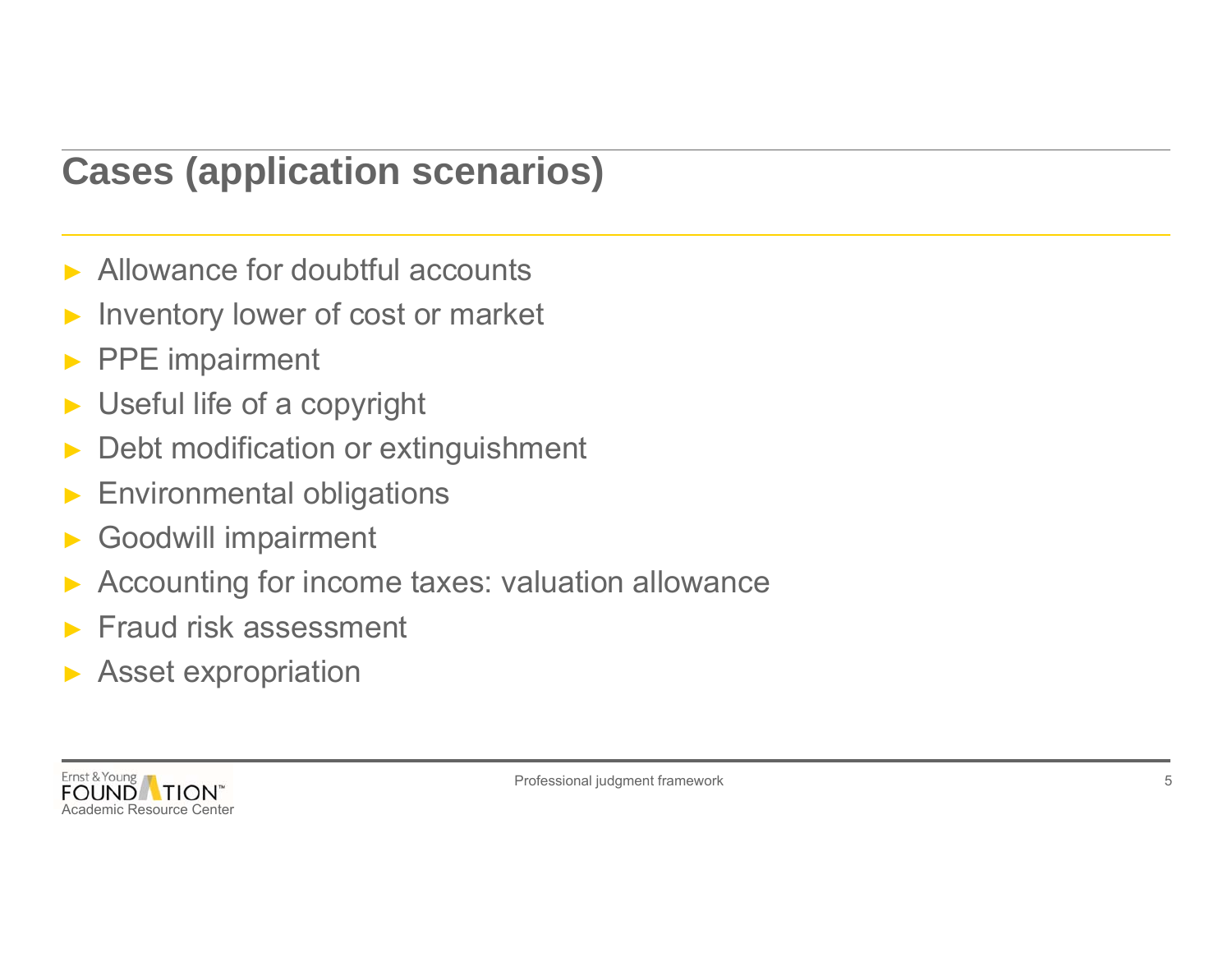#### **Example**

# Time to buy a new car?

- ► Part I: students identify and discuss the common biases relative to the scenario
- ► Part II: students apply the professional judgment framework to make a judgment relative to the scenario
- ► Part III: students prepare the final written memorandum of their judgment relative to the scenario





Professional judgment framework 6